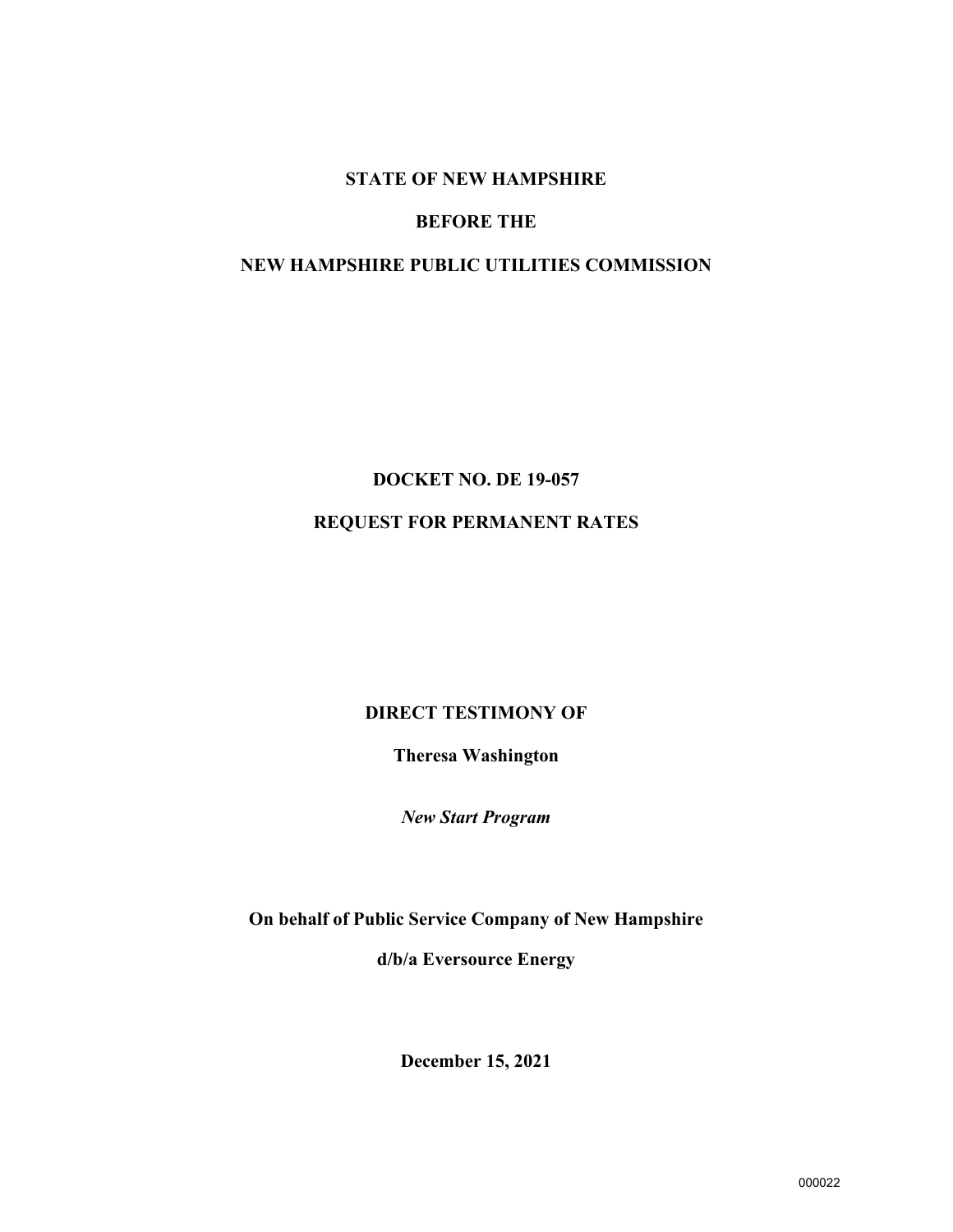## **TABLE OF CONTENTS**

| II. BACKGROUND AND IMPLEMENTATION OF THE NEW START PROGRAM 3 |  |
|--------------------------------------------------------------|--|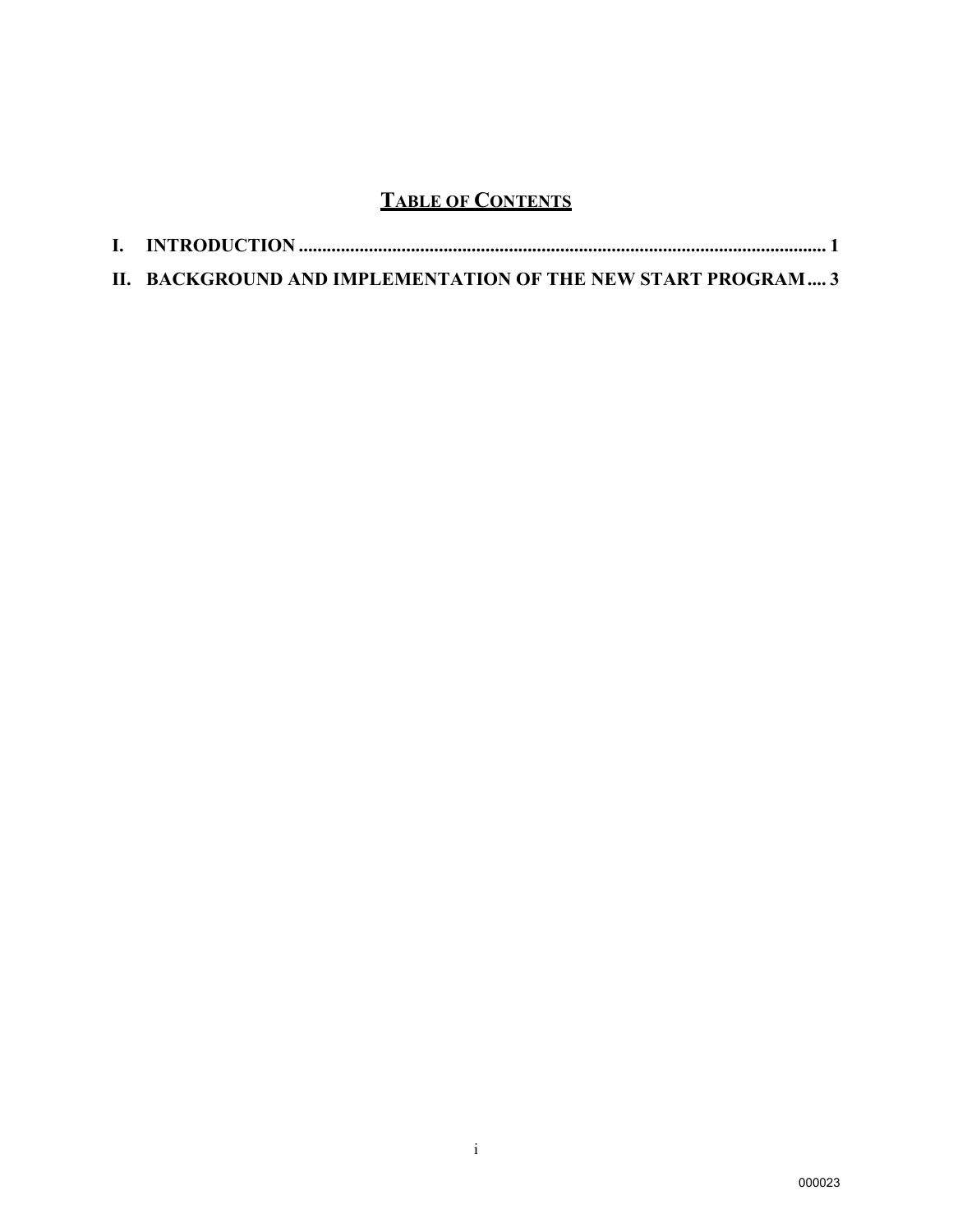Public Service Company of New Hampshire d/b/a Eversource Energy Docket No. DE 19-057 Testimony of Theresa Washington December 15, 2021 Page 1 of 8

#### **STATE OF NEW HAMPSHIRE**

#### **BEFORE THE NEW HAMPSHIRE PUBLIC UTILITIES COMMISSION**

#### **DIRECT TESTIMONY OF THERESA WASHINGTON**

#### **PETITION OF PUBLIC SERVICE COMPANY OF NEW HAMPSHIRE d/b/a EVERSOURCE ENERGY REQUEST FOR PERMANENT RATES**

**December 15, 2021** 

**Docket No. DE 19-057 \_\_\_\_\_\_\_\_\_\_\_\_\_\_\_\_\_\_\_\_\_\_\_\_\_\_\_\_\_\_\_\_\_\_\_\_\_\_\_\_\_\_\_\_\_\_\_\_\_\_\_\_\_\_\_\_\_\_\_\_\_** 

#### <span id="page-2-0"></span>1 **I. INTRODUCTION**

| 2              | Q. | Please state your full name, position and business address.                              |
|----------------|----|------------------------------------------------------------------------------------------|
| 3 <sup>1</sup> | A. | My name is Theresa Washington. I am employed by Eversource Energy Service Company        |
| $\overline{4}$ |    | as Manager, Credit Hardship Programs and Protections. My business address is 1985 Blue   |
| 5              |    | Hills Ave. Ext., Windsor, CT 06095. In my role I oversee the various customer low-income |
| 6              |    | programs and protections and for the operating companies of Eversource Energy including  |
| 7              |    | Public Service Company of New Hampshire d/b/a Eversource Energy ("Eversource" or the     |
| 8              |    | "Company").                                                                              |
| 9              | Q. | Have you previously testified before the New Hampshire Public Utilities Commission       |

- 10 **("Commission")?**
- 11 A. No.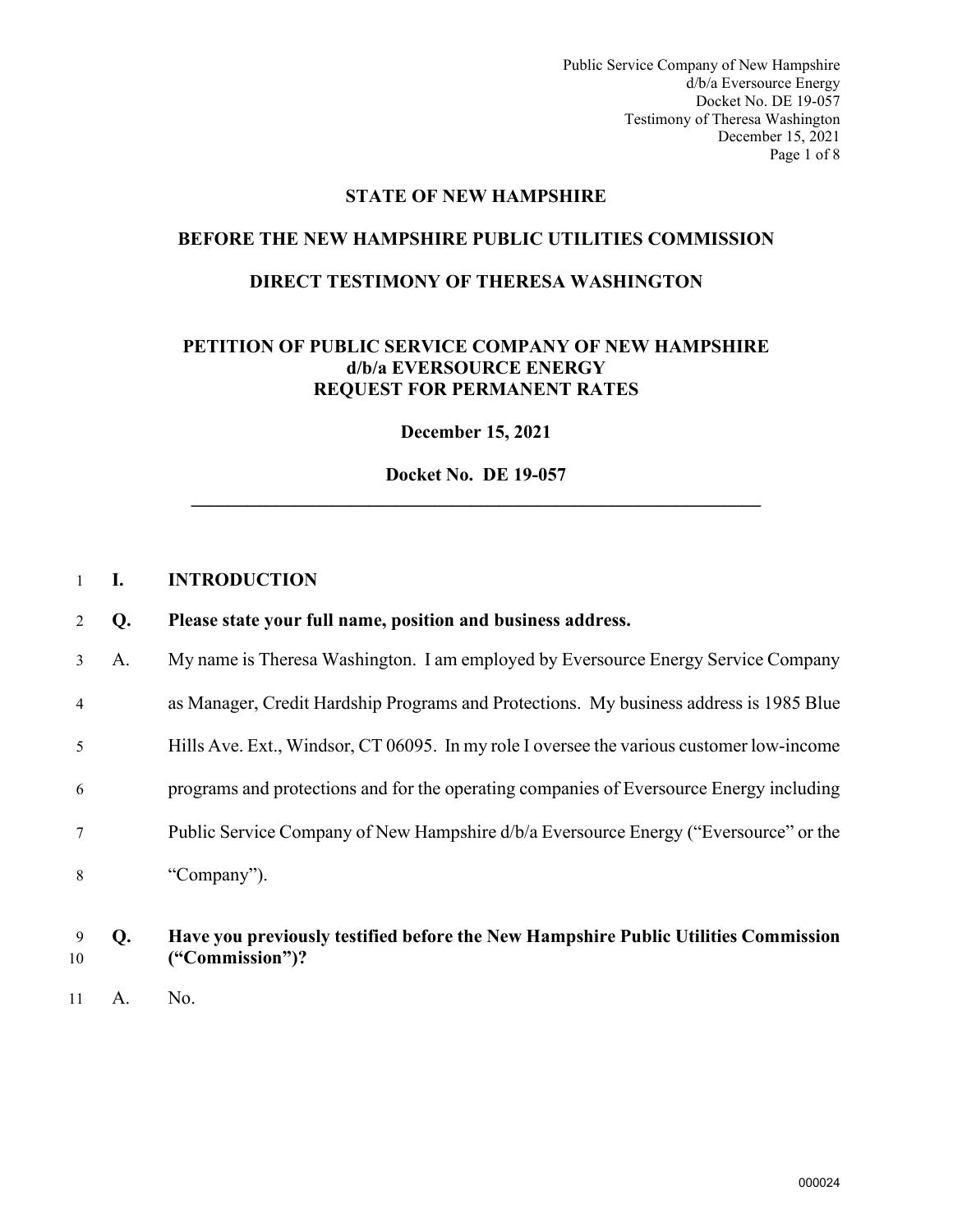1 **Q. Please summarize your educational background.** 

2 A. I hold a Bachelor of Science degree in Business Management from the University of 3 Phoenix.

4 **Q. Please summarize your professional experience.** 

5 A. I have over 20 years' experience working in customer contact centers. For the past 14 6 years I have worked for Eversource in various positions, from a Team Lead of Credit and 7 Collections to a Senior Customer Service Consultant, helping to oversee low-income 8 program enrollment, program policies and procedures. In 2020, I was promoted to the 9 Manager of Credit's Hardship Programs and Protections.

#### 10 **Q. Ms. Washington, what is the purpose of your testimony?**

 A. The purpose of my testimony is to describe the Company's efforts to date to implement the New Start arrears management program in New Hampshire as authorized by the October 9, 2020 Settlement Agreement (the "Settlement Agreement") approved by the Commission in Order No. 26,433 (December 15, 2020) in this docket. The Settlement Agreement specified certain requirements for the program and the associated cost recovery. The Settlement Agreement specifies in Section 13.3 that Eversource is permitted to implement recovery of \$1,077,356 in base distribution rates annually as of February 1, 2022 to fund a reserve account for the program. My testimony will describe the implementation of the program and the costs to date. The testimony of Company witnesses Erica Menard and Jennifer Ullram addresses the cost recovery and bill impacts.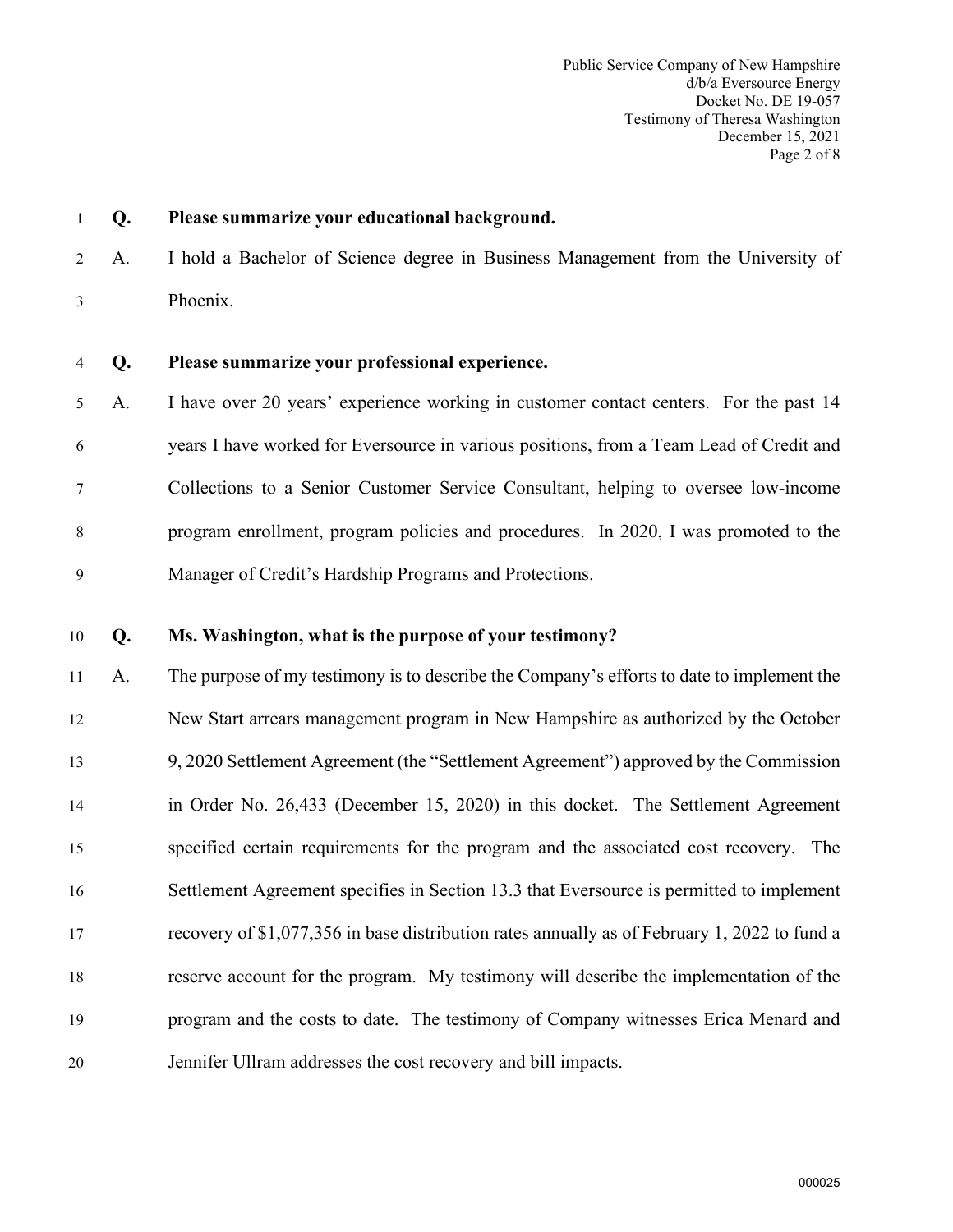#### 1 **Q. Are you presenting any attachments in addition to your testimony?**

2 A. Yes, I am presenting the following attachment in support of this testimony:

| <b>Exhibit Designation</b> | <b>Purpose/Description</b>                            |
|----------------------------|-------------------------------------------------------|
| Attachment TW-1            | Report and Recommendation of New Start Program Design |

#### 3 **Q. How is your testimony organized?**

4 A. Following this introductory section, Section II of my testimony provides background on 5 the New Start program, including the Company's initial proposal and implementation 6 experience to date.

#### <span id="page-4-0"></span>7 **II. BACKGROUND AND IMPLEMENTATION OF THE NEW START PROGRAM**

#### 8 **Q. What is the purpose of the New Start program?**

9 A. New Start is an arrearage forgiveness program that provides payment assistance for qualifying residential customers struggling with past due utility bills. Eversource's affiliates offer the New Start program to customers in Massachusetts and Connecticut already, with positive results. The concept of New Start is simple - for every on-time monthly payment an enrolled customer makes to the Company, a portion of their past due balance will be forgiven.

 The customer benefits from the New Start program in three ways: (1) it enables the customer to develop consistent bill payment habits; (2) it protects the customer from service disconnection while participating in the program; and (3) it enables the customer to get a fresh start as the arrears are forgiven with each payment made.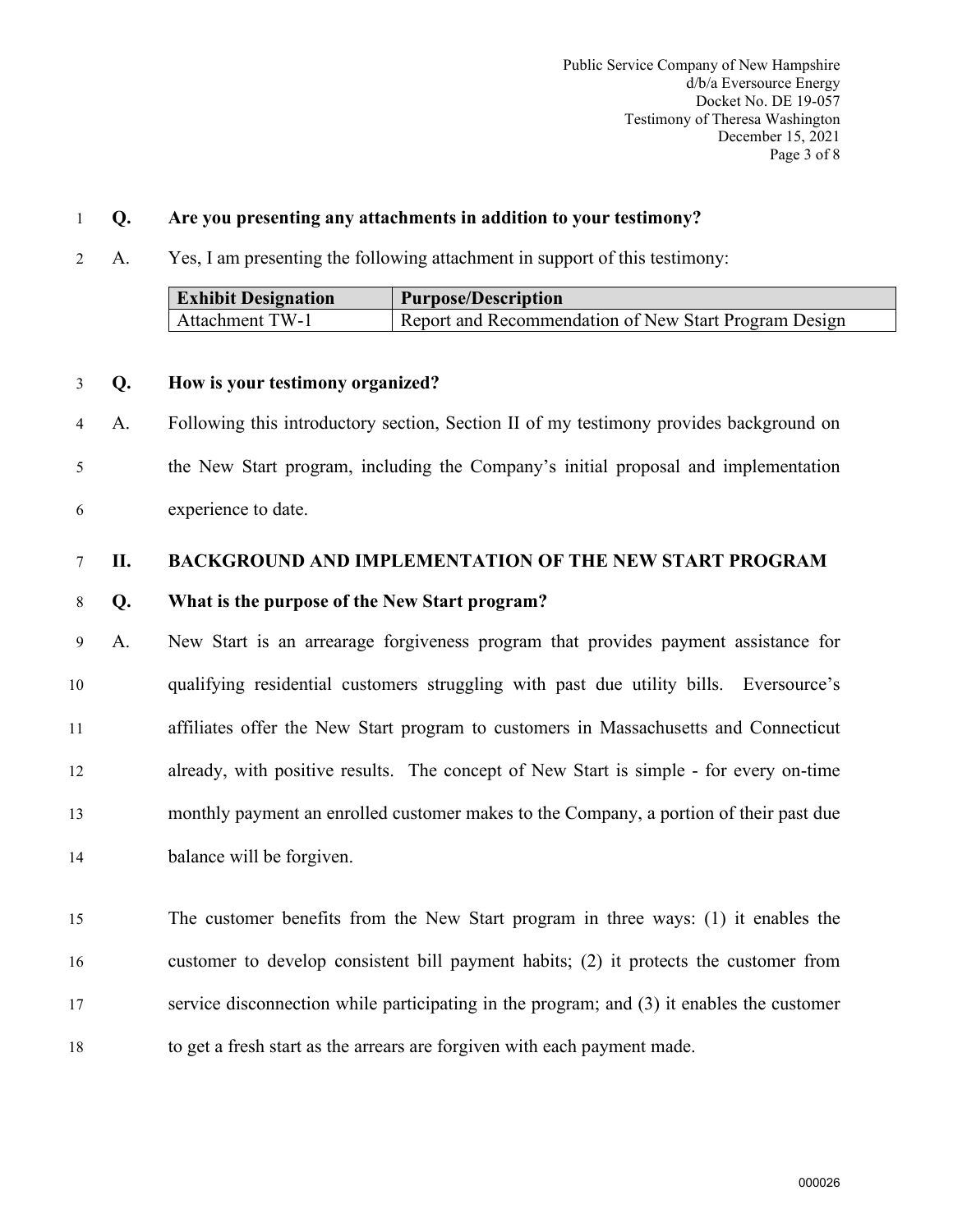Public Service Company of New Hampshire d/b/a Eversource Energy Docket No. DE 19-057 Testimony of Theresa Washington December 15, 2021 Page 4 of 8

1 The ultimate goal of New Start is to enable the customer to successfully manage and pay 2 for their energy usage, and thereby break the cycle of building arrears, being disconnected 3 and carrying debt. Participating customers can also improve their overall credit rating and 4 better manage other bills. For the utility, the costs associated with collection activities on 5 these accounts are diminished as field visits and disconnections/reconnections are avoided.

#### 6 **Q. As initially proposed, how would a customer be eligible for the New Start program?**

7 A. Under Eversource's initial proposal, the customer needed to be an active customer with an 8 account balance that was greater than \$300 and at least 60 days overdue. The Company 9 also proposed making the program available to customers with household income that 10 meets the eligibility criteria for New Hampshire's Low Income Home Energy Assistance 11 Program (LIHEAP) assistance (established at 60% of the State Median Income (SMI)). 12 This income verification would be conducted by a third party such as a local community 13 action agency.

#### 14 **Q. Did the Company's initial proposal include a description of how the program would**  15 **work?**

 A. Yes. Under the initial proposal, the Company would review a customer's account history and set a monthly payment based on the average of the customer's regular monthly bill over the prior 12 months. This monthly payment amount replaces the customer's regular monthly bill and participants are obligated to pay the monthly amount on-time each month over the 12-month term of the program. When the monthly New Start payment is made, one-twelfth of the customer's past due balance is eliminated or forgiven. The amount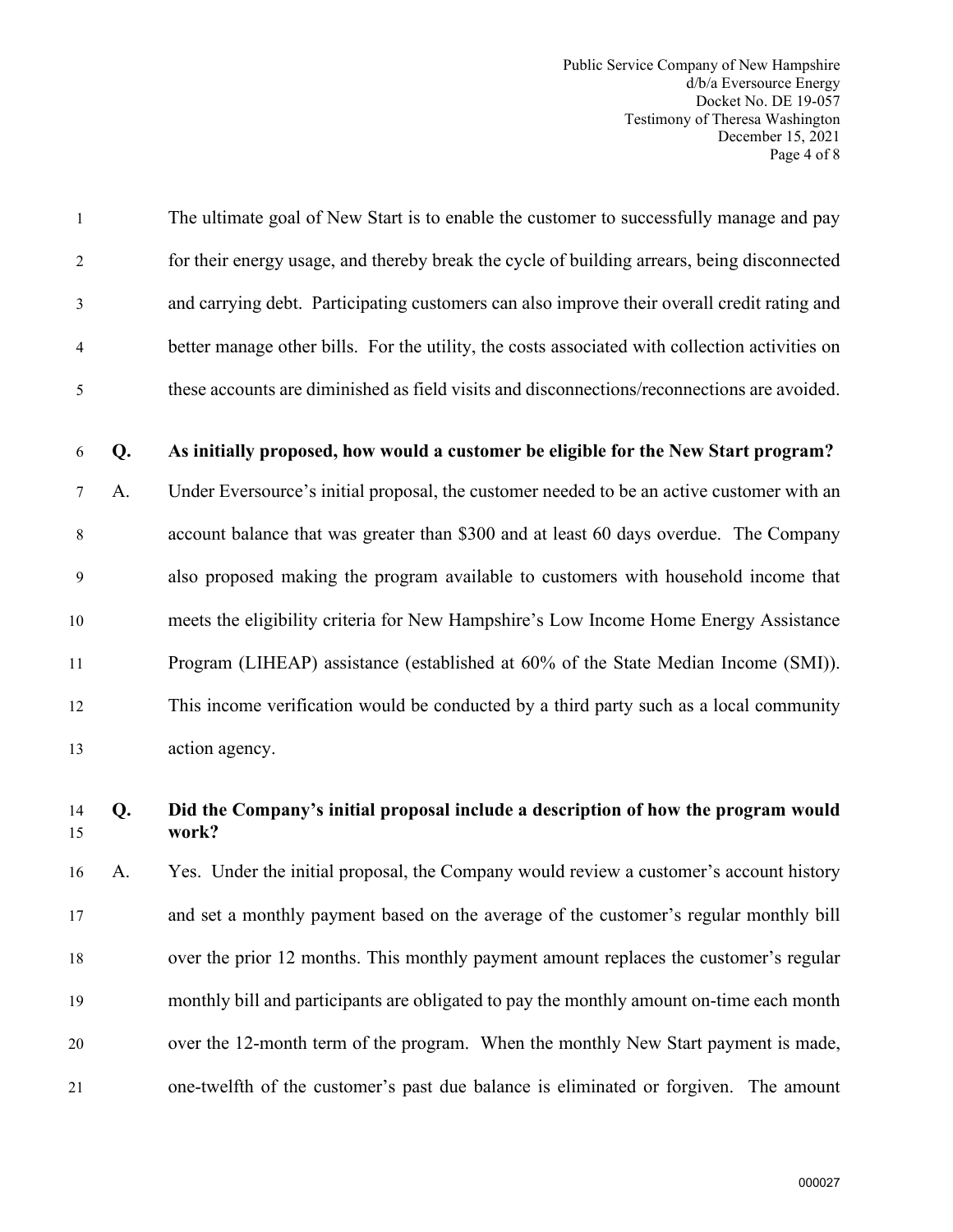Public Service Company of New Hampshire d/b/a Eversource Energy Docket No. DE 19-057 Testimony of Theresa Washington December 15, 2021 Page 5 of 8

1 forgiven each month is calculated by taking the total account balance at the time of 2 enrollment and dividing it by 12. If the customer continues to make their New Start 3 payments, their utility service will not be disconnected for non-payment of the arrearage.

4 A customer would be removed from the program after missing two consecutive monthly 5 New Start payments. Participants removed from the program once would be required to 6 make up two missed monthly New Start payments to re-enroll in the program. Customers 7 removed from the program a second time would be required to make up all missed monthly 8 New Start payments to be re-enrolled in the New Start program. The Company also 9 proposed a 12 month "stay out" period for customers that complete the New Start program. 10 In other words, if a customer completes the program in December of 2021, the customer 11 will not be able to participate in the program again until 13 months later, or January of 12 2023.

#### 13 **Q. What were the Company's expectations on customer participation?**

 A. Based on a comparison to the Western Massachusetts service territory of Eversource's Massachusetts affiliate, the Company anticipated that approximately 3,000 customers could be expected to participate in the program. Also based on information from its affiliates, Eversource anticipated that approximately 20 percent of enrolled customers would complete the program.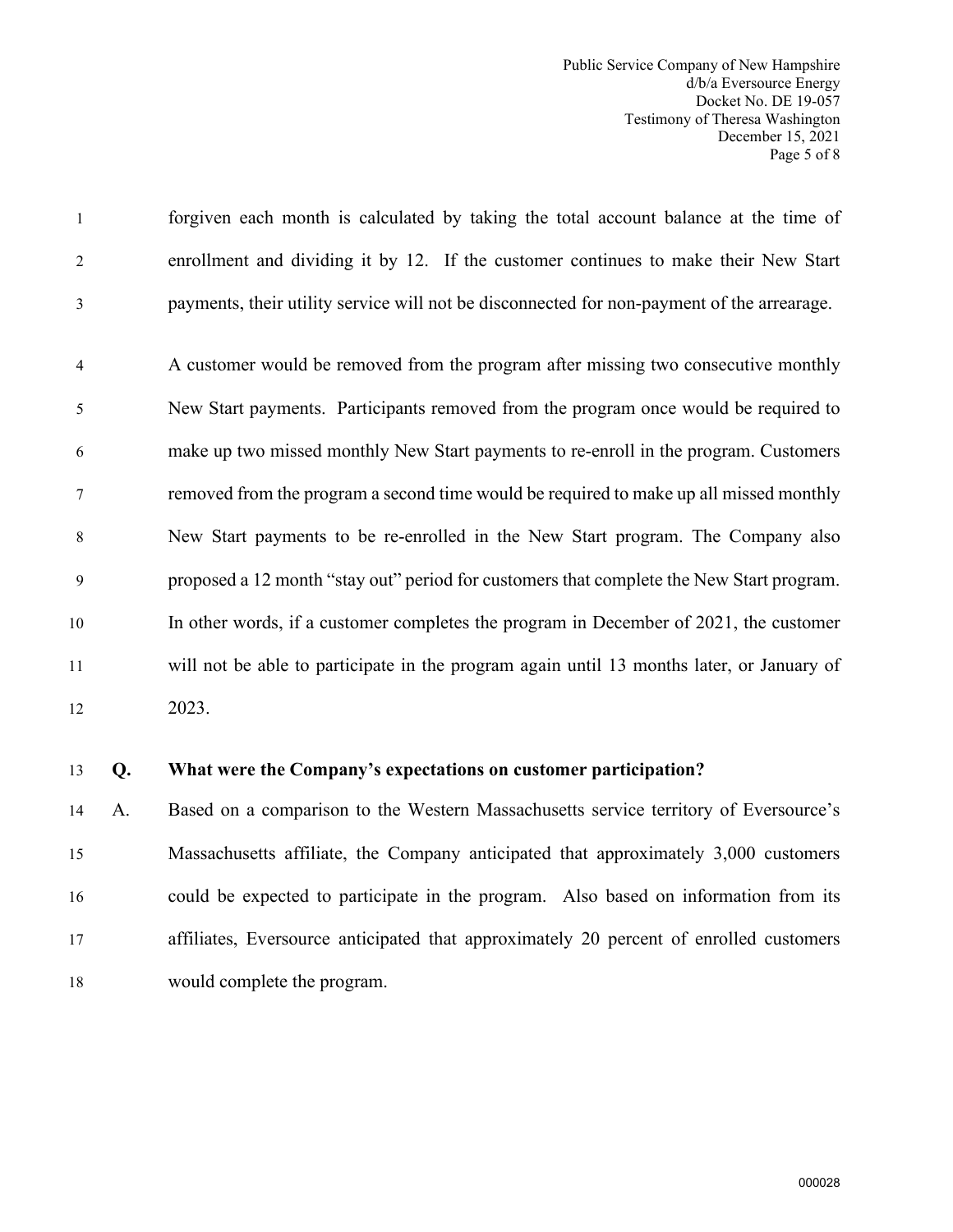|    | during the rate case?                                                                                       |
|----|-------------------------------------------------------------------------------------------------------------|
| A. | Yes. Over the course of the rate case, parties commented on the Company's proposal and                      |
|    | suggested various changes. Among the issues raised were suggested changes to the                            |
|    | eligibility criteria, alterations to the requirements to reenroll in the program, and proposals             |
|    | for reporting on the success of the program over time.                                                      |
| Q. | Please describe the structure of the New Start program as authorized in the<br><b>Settlement Agreement?</b> |
| A. | As described in Section 13 and in Appendix 7 of the Settlement Agreement, the final                         |
|    | program design was substantially the same as the Company had proposed, which was in                         |
|    | line with similar programs of the Company's affiliates in Connecticut and Massachusetts.                    |
|    | However, certain changes were included in the Settlement Agreement as follows: (1) the                      |
|    | program will be available to any customer whose account is coded "financial hardship"                       |
|    | consistent with the Commission's Puc 1200 rules, and whose account has a balance of \$150                   |
|    | or more that is at least 60 days past due: (2) there is an annual cap of $$12,000$ that can be              |
|    | forgiven; and (3) while the Settlement provided high level descriptions of the parameters                   |
|    | of the program, it also specified that the Company would convene a stakeholder group to                     |
|    | develop a more refined set of criteria for program implementation. Finally, Appendix 7 of                   |
|    | the Settlement Agreement set out the various criteria that Eversource would employ for                      |
|    | reporting on the program.                                                                                   |
|    |                                                                                                             |

### 21 **Q. Were there any adjustments that came from the stakeholder group process?**

22 A. Yes. There were some minor adjustments to the general parameters of the Settlement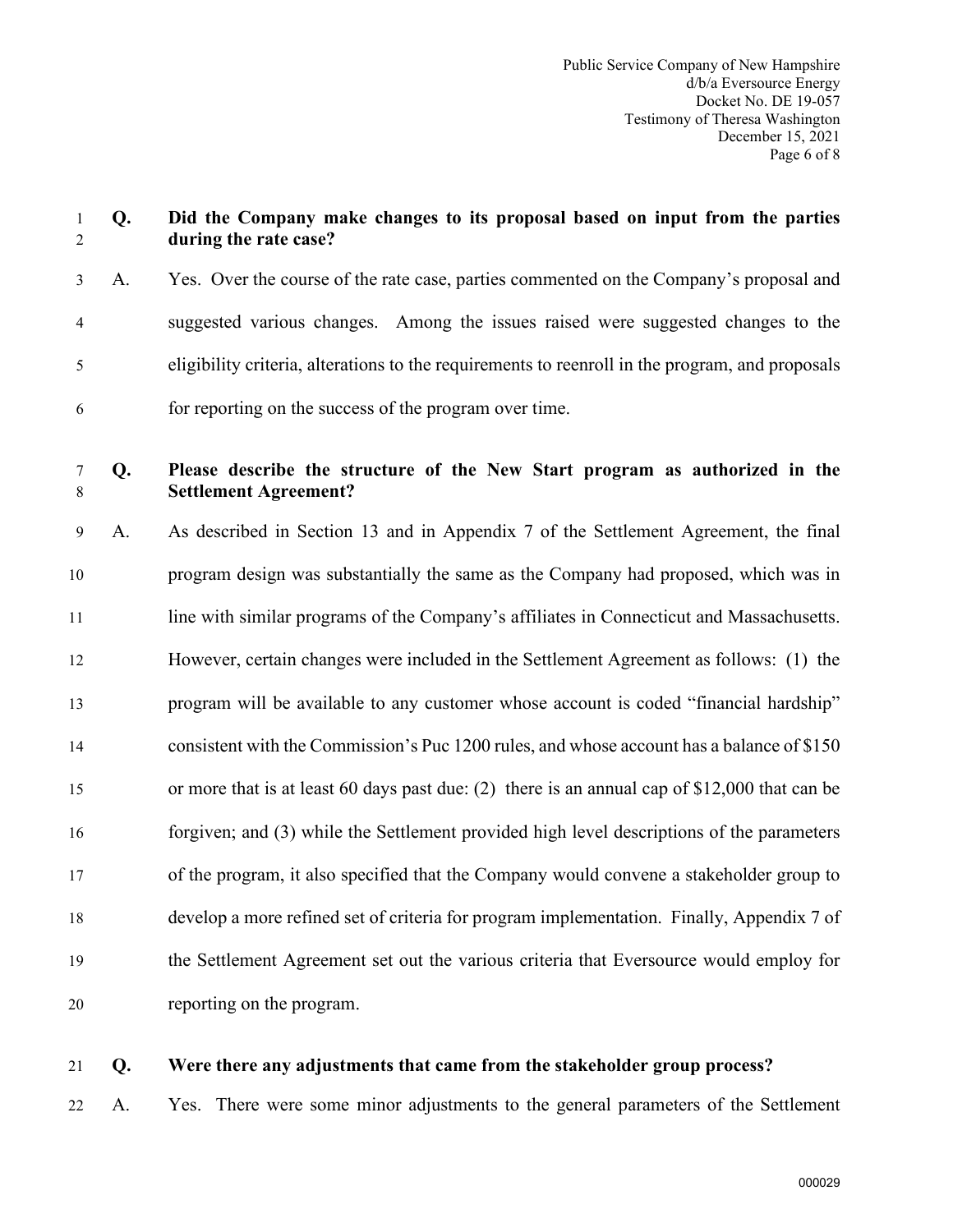Public Service Company of New Hampshire d/b/a Eversource Energy Docket No. DE 19-057 Testimony of Theresa Washington December 15, 2021 Page 7 of 8

1 Agreement. Eversource convened a group of interested stakeholders who worked 2 collectively to develop agreed upon requirements for the implementation of the New Start 3 program in New Hampshire. On April 15, 2021, Eversource filed a report and 4 recommendation from that group in this docket describing the program, provided in 5 Attachment TW-1. In that report, the stakeholders provided recommendations regarding 6 how customers with balances greater than the \$12,000 annual cap can participate in the 7 program; how missed New Start payments will be handled; how customers become eligible 8 to re-enroll in the program; and how New Start bills would be calculated. Additionally, 9 the report and recommendations set out the timing and nature of customer communications 10 for the program. The report also described the nature of continuing oversight by the 11 stakeholder group on various aspects of the program. On June 1, 2021, by Secretarial 12 Letter, the Commission approved and adopted the report and recommendations to allow 13 Eversource to begin implementing the program to "go live" in early 2022, as contemplated 14 in the Settlement Agreement.

#### 15 **Q. Please describe the implementation to date.**

16 A. To date, Eversource has been working with its Information Technology department to 17 outline and develop the requirements as designed and approved by the Commission to 18 implement necessary changes to the Company's billing systems and processes.

#### 19 **Q. How are the costs of this program addressed in the Settlement Agreement?**

20 A. As described in Section 13.2 of the Settlement Agreement, the Company's base rates 21 include \$340,000 of program startup costs to support the work described above. Also,